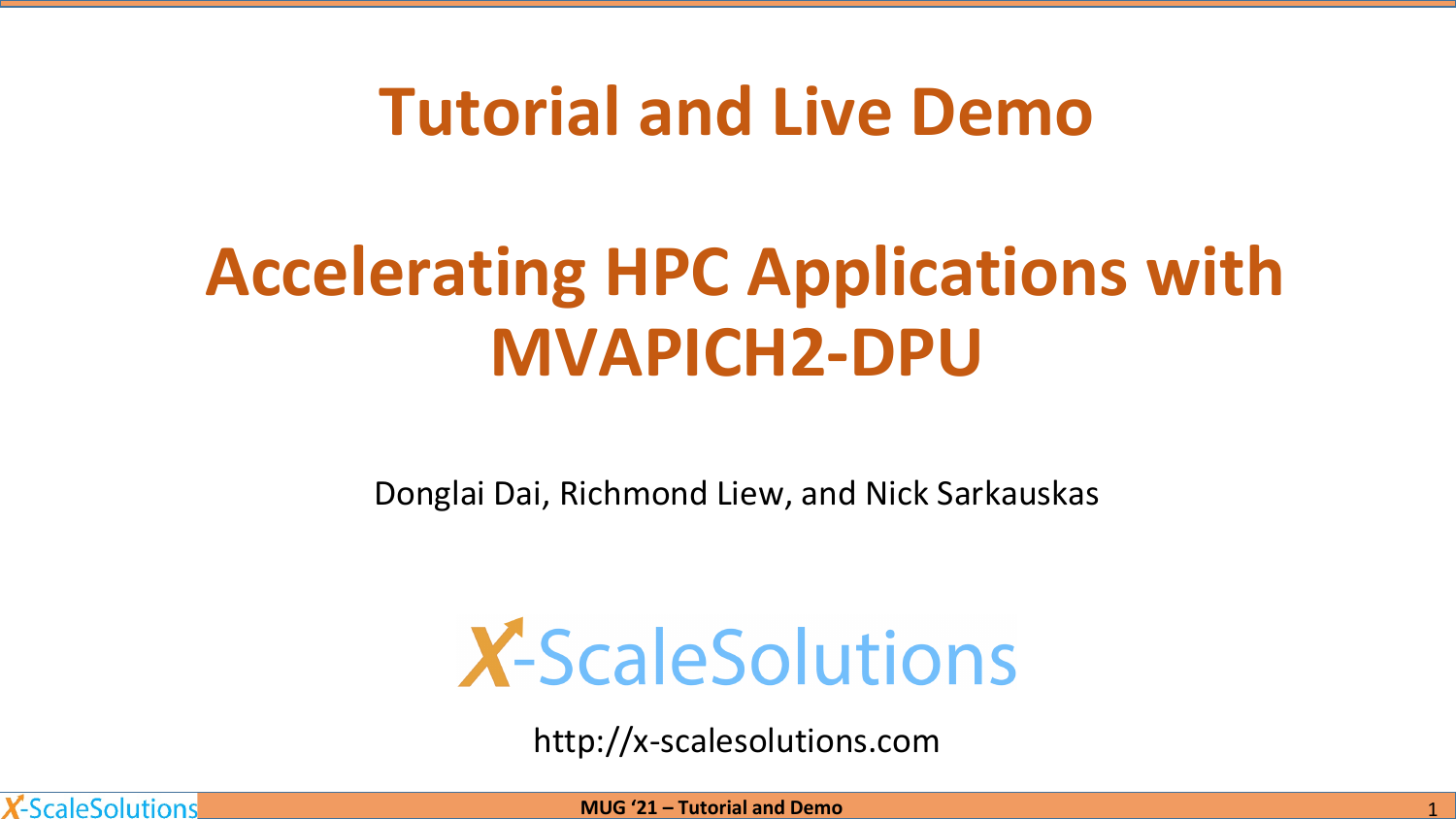### **Requirements for Next-Generation MPI Libraries**

- Message Passing Interface (MPI) libraries are used for HPC and AI applications
- Requirements for a high-performance and scalable MPI library:
	- Low latency communication
	- High bandwidth communication
	- Minimum contention for host CPU resources to progress non-blocking collectives
	- High overlap of computation with communication
- CPU based non-blocking communication progress can lead to sub-par performance as the main application has less CPU resources for useful application-level computation

Network offload mechanisms are gaining attraction as they have the potential to completely offload the communication of MPI primitives into the network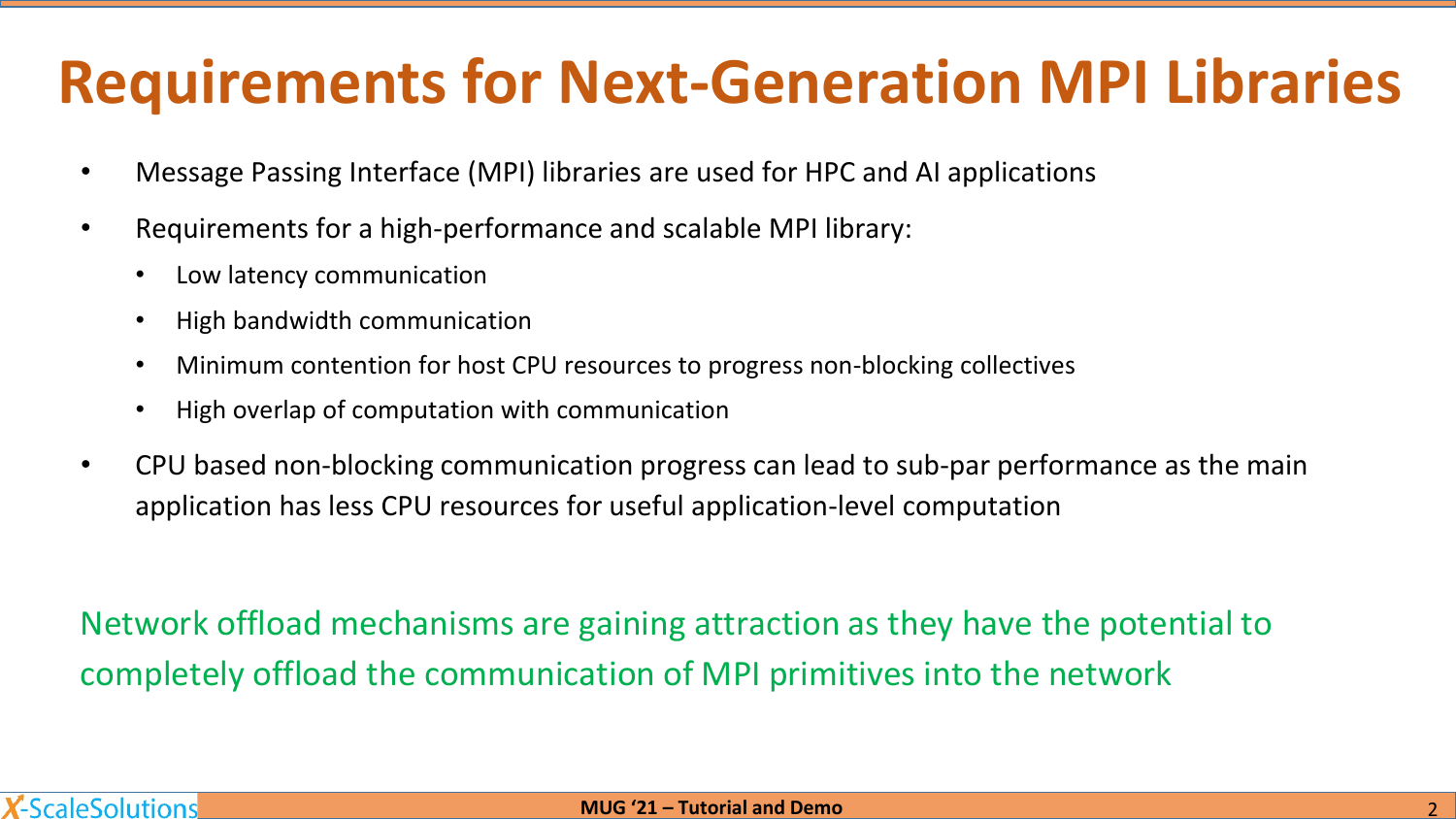## **Overview of BlueField-2 DPU**

- ConnectX-6 network adapter with 200Gbps InfiniBand
- System-on-chip containing eight 64-bit ARMv8 A72 cores with 2.75 GHz each
- 16 GB of memory for the ARM cores



How to Re-design an MPI library to take advantage of DPUs and accelerate scientific applications?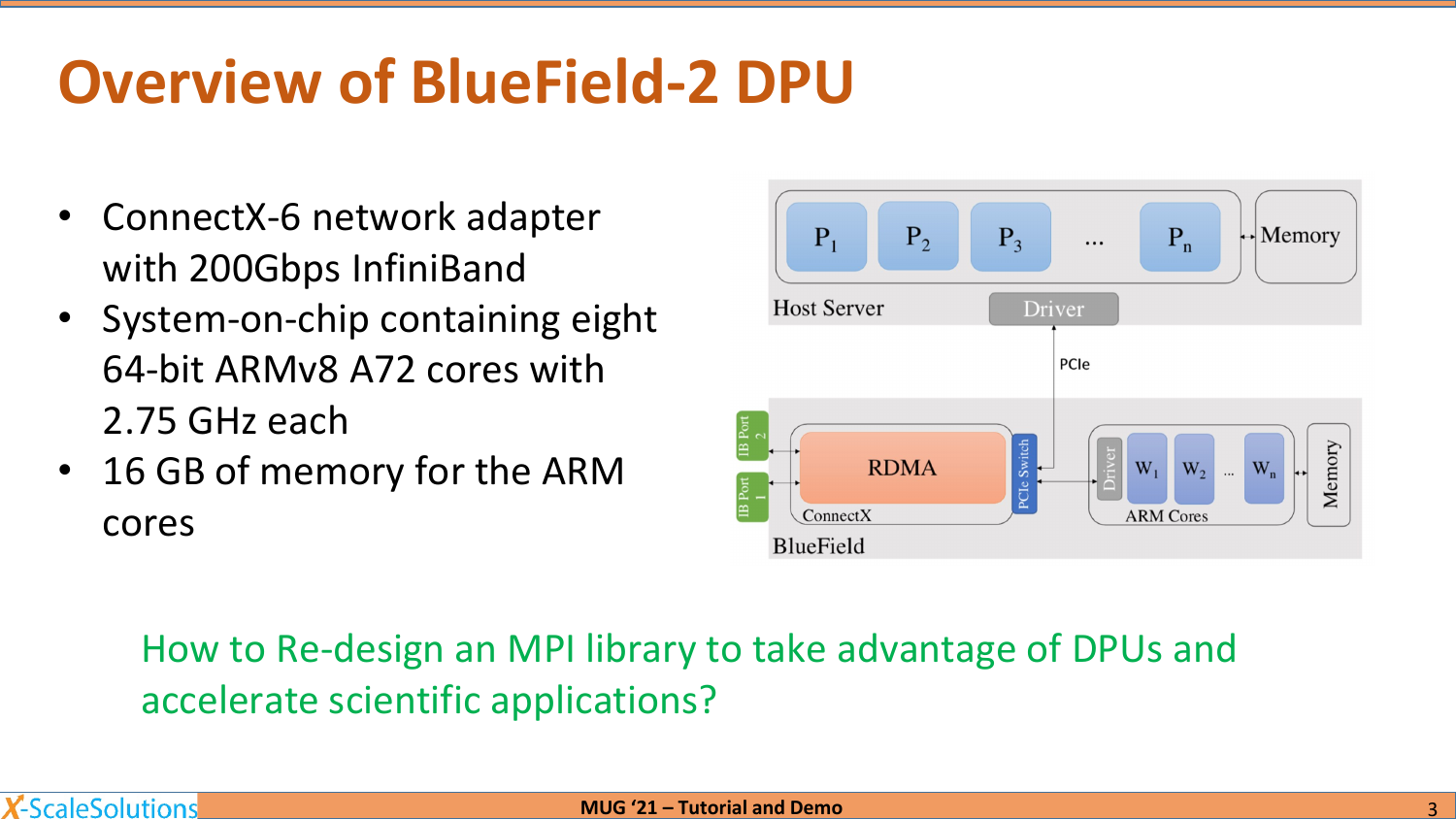#### **MVAPICH2-DPU Library 2021.08 Release**

- Based on MVAPICH2 2.3.6
- Released on 08/22/2021
- Supports all features available with the MVAPICH2 2.3.6 release [\(http://mvapich.cse.ohio-state.edu](http://mvapich.cse.ohio-stae.edu/))
- Novel framework to offload non-blocking collectives to DPU
- Supports offloads of the following non-blocking collectives
	- Alltoall (MPI\_Ialltoall)
	- Allgather (MPI lallgather)
	- Broadcast (MPI Ibcast)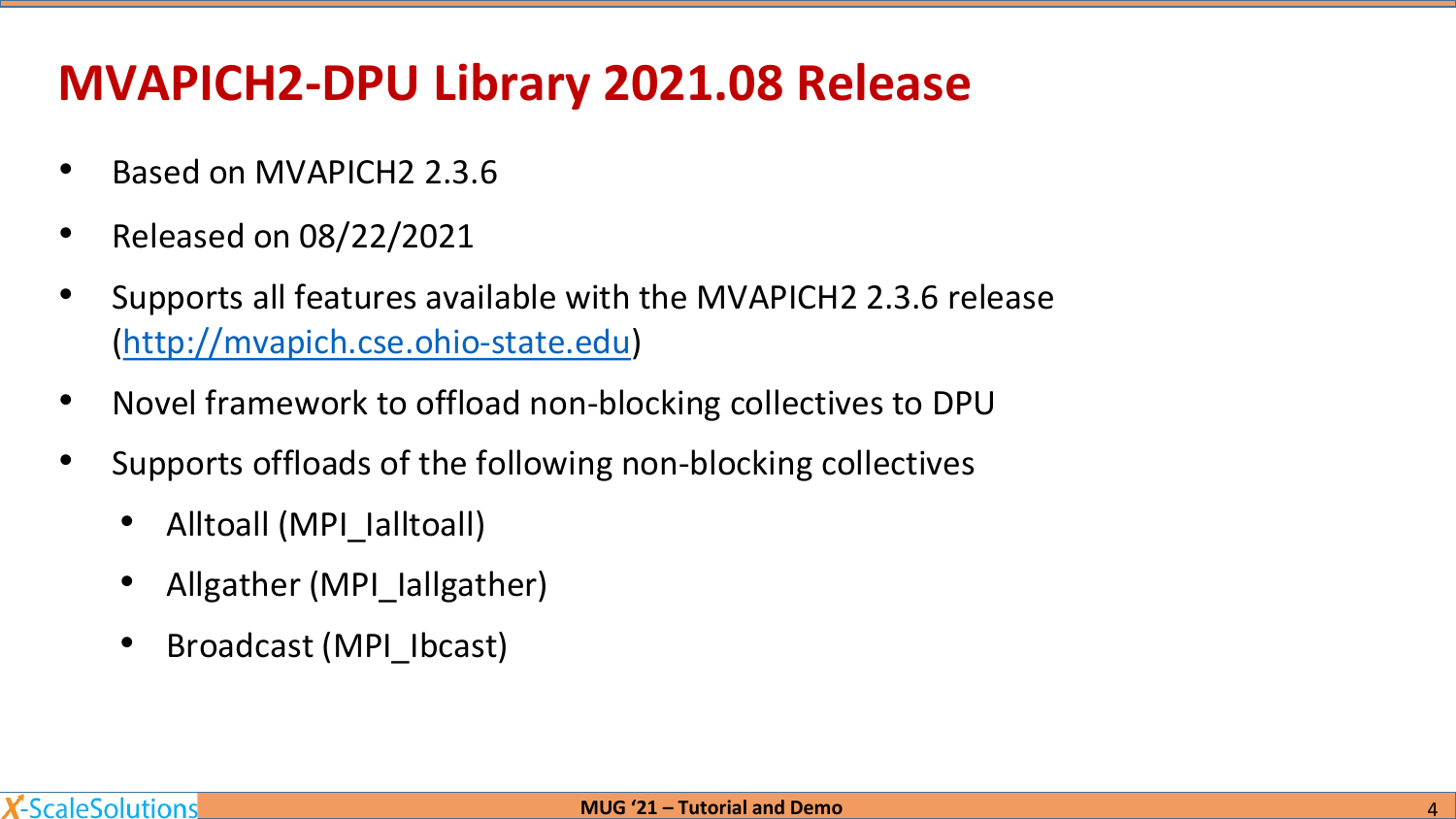#### **MVAPICH2-DPU Library 2021.08 Release (Cont'd)**

- Significantly increases (up to 100%) overlap of computation with any mix of MPI\_Ialltoall, MPI\_Iallgather, or MPI\_Ibcast non-blocking collectives
- Accelerates scientific applications using any mix of MPI\_Ialltoall , MPI\_Iallgather, or MPI\_Ibcast non-blocking collectives

Available from X-ScaleSolutions, please send a note to [contactus@x-scalesolutions.com](mailto:contact@x-scalesolutions.com) to get a trial license.

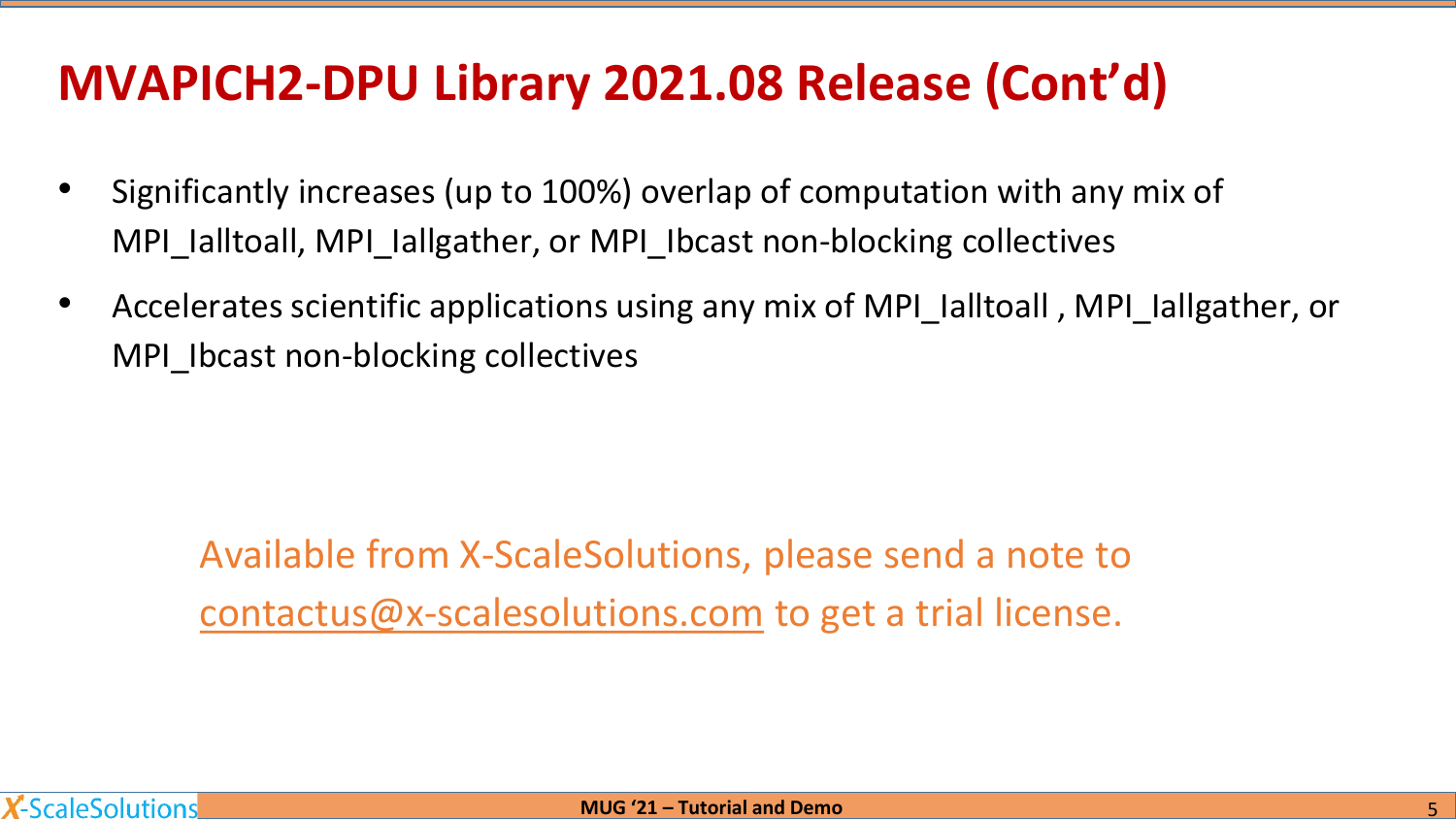#### **Today's Live Demo**

- Being run on the HPC-AI Advisory Council cluster
	- 32 Xeon nodes connected with 32 DPUs over 200Gbps InfiniBand
	- 1,024 CPU cores (Xeons) and 256 ARM cores (DPUs)
- **Configuration** 
	- $\cdot$  Server HW:
		- CPU: Dual Socket Intel® Xeon® 16-core CPUs E5-2697A V4 @ 2.60 GHz
		- Adapter: Nvidia BlueField-2 DPU, 8 ARM cores 2.75 Ghz, 16GB DDR4
	- Software/Firmware:
		- OS version: CentOS 8.3
		- Driver version: 5.2-1
		- Firmware version : 24.30.1004
	- $\blacksquare$  MPI:
		- MVAPICH2-DPU 2021.08
	- OSU Micro-Benchmarks (OMB) 5.7.1
	- P3DFFT application v2.3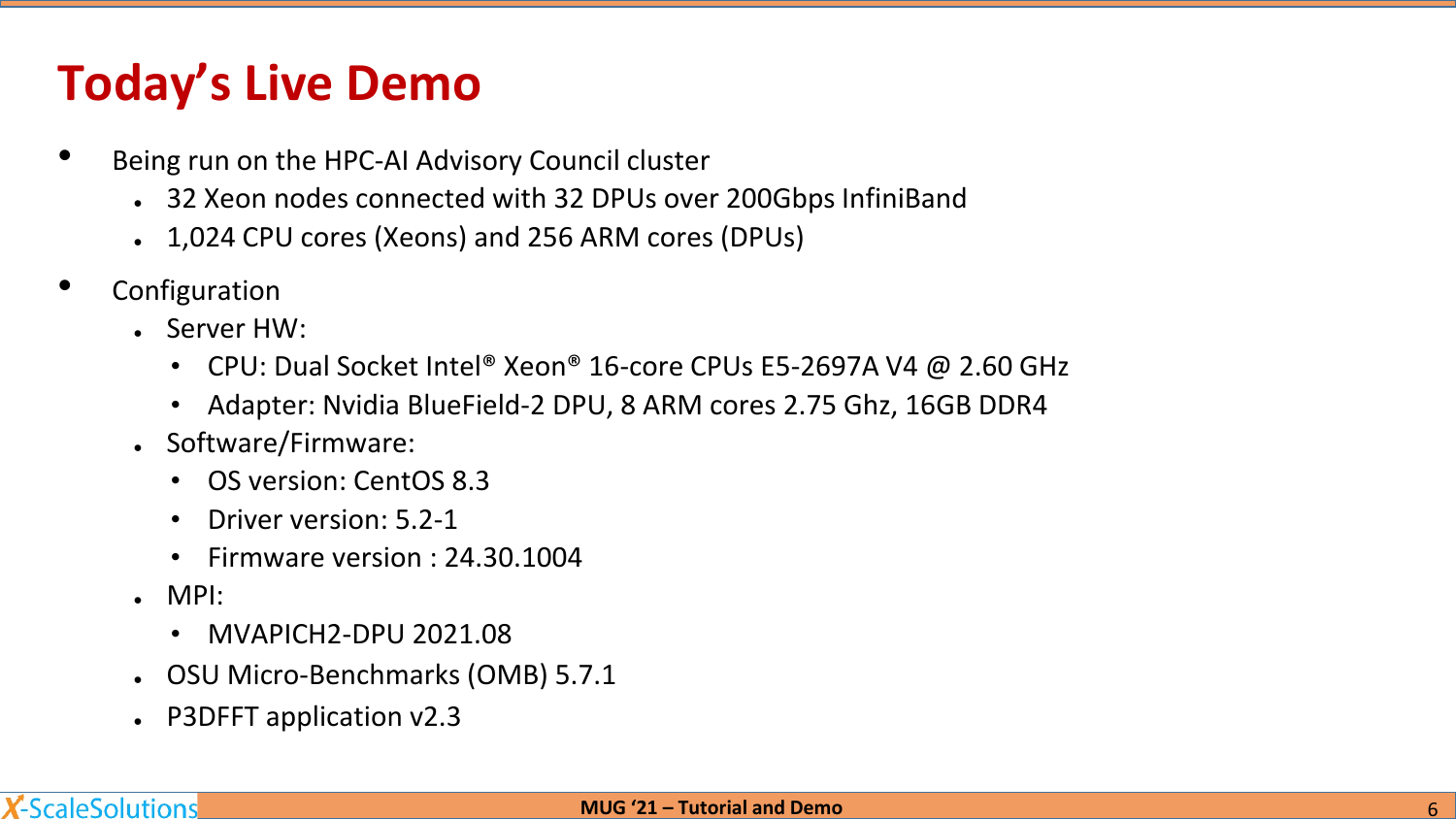#### **Today's Live Demo (Cont'd)**

- Four parts on performance benefits
	- OSU MPI Micro-Benchmarks (OMB 5.7.1) with Ialltoall
	- P3DFFT application (using non-blocking Alltoall)
	- OMB with Ibcast
	- OMB with Iallgather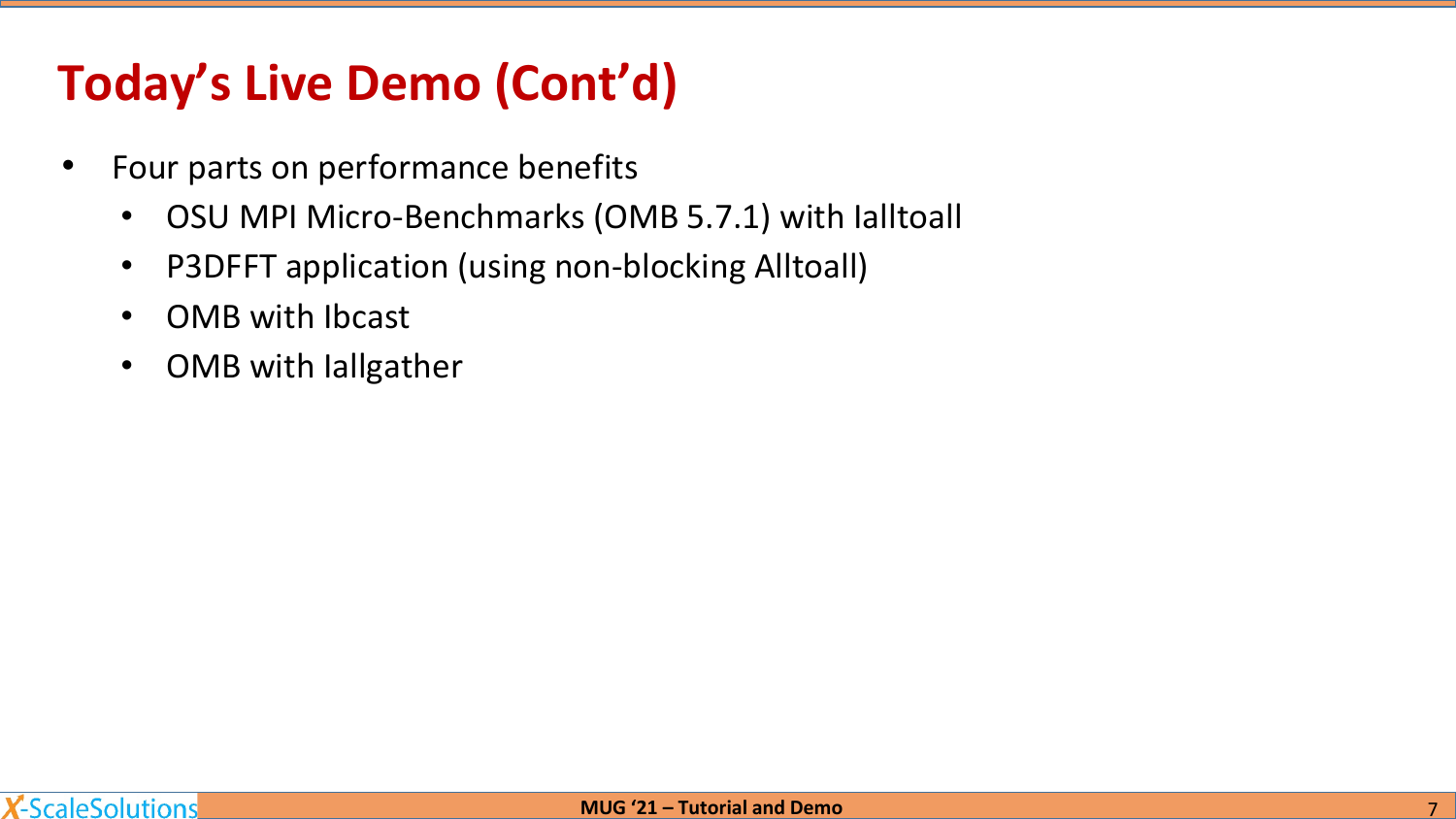#### **Upcoming Support to Accelerate DL Training Using DPU**

- Support for distributed CPU-based DL training using NVIDIA Bluefiled-2 DPUs
- Intelligent designs to accelerate DL training
- Up to 15% performance improvement in DL training time compared to without DPU offloading
- Support for PyTorch/Torchvision and user defined DNN models and datasets
- To be available with the next release of MVAPICH2-DPU

The design is based on a recent research paper "Accelerating CPU-based Distributed DNN Training on Modern HPC Clusters using BlueField-2 DPUs" by A. Jain, N. Alnaasan, A. Shafi, H. Subramoni, D. Panda, 28th IEEE Hot Interconnects, Aug 2021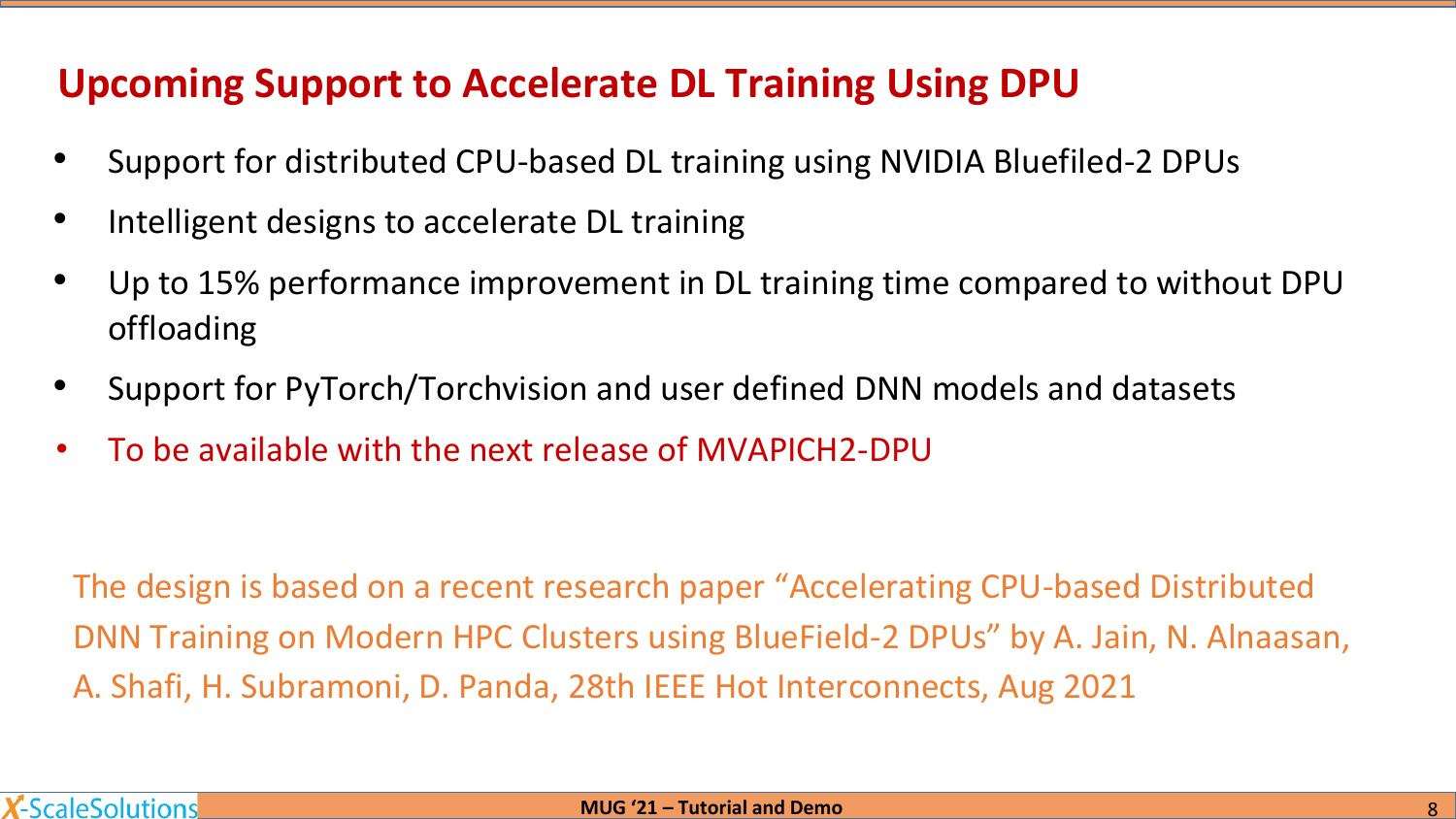#### **Future Releases and Engagement Plan**

- Offloading designs for other non-blocking collectives
	- All-reduce, Reduce, etc.
- Offloading designs for other MPI functions
- Application-level and scalability studies
- Co-designing MPI and AI applications with DPU support

X-ScaleSolutions will be happy to get engaged, please send a note to [contactus@x-scalesolutions.com.](mailto:contact@x-scalesolutions.com)